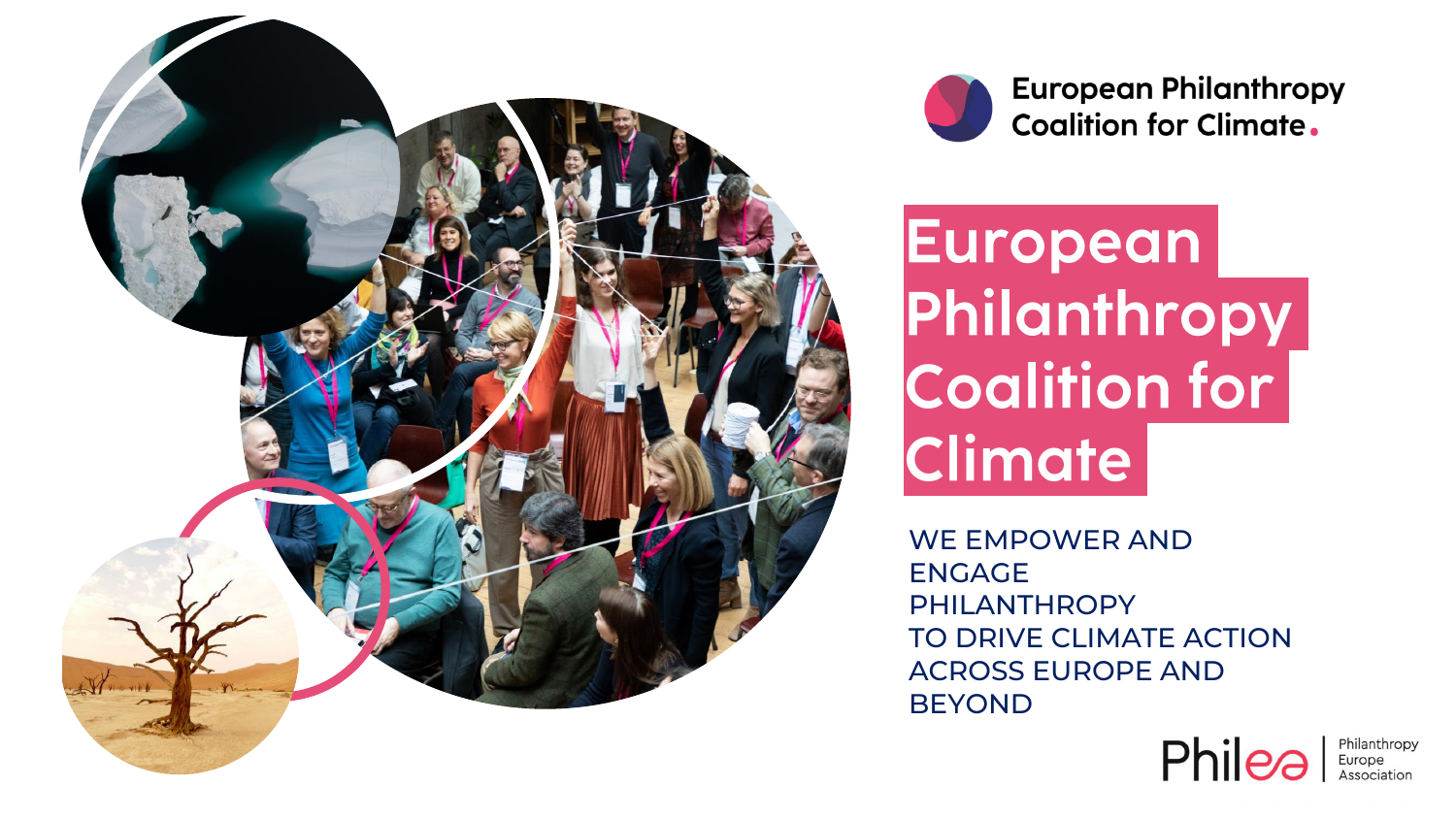# Climate & European philanthropy

In Europe, there are over 147,000 registered public benefit foundations active in the fields of...





**Arts & culture** 



### Youth



### Socio-economic development



### **Science &** research





## ... & much more

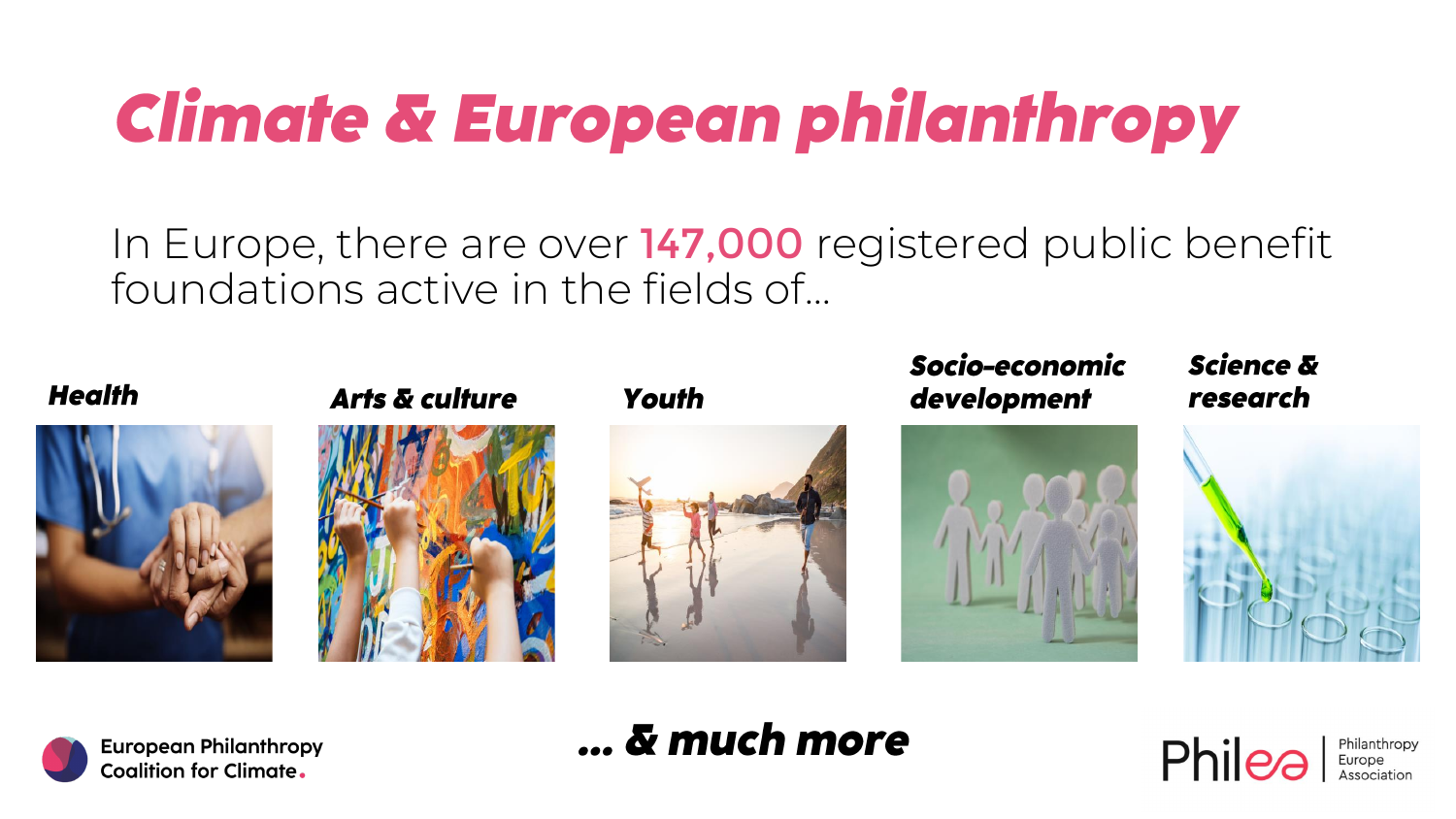## Our ambition is to create A POWERFUL **MOVEMENT** for change to **MOBILISE PHILANTHROPY** across Europe and beyond to address THE CLIMATE CRISIS as a CROSS-CUTTING SOCIETAL ISSUE.







Philanthrop Furope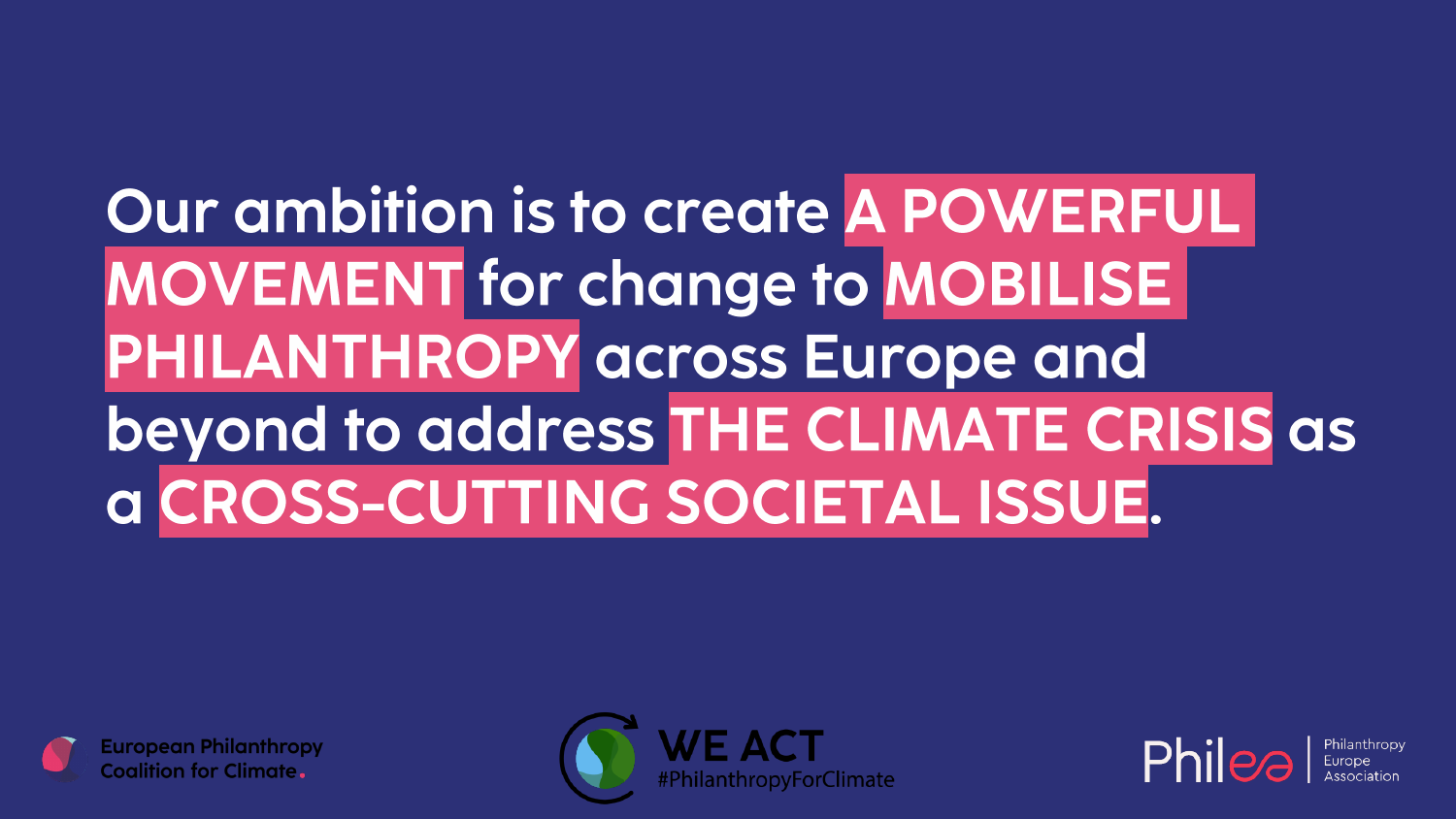







All foundations commit to meaningful climate action Philanthropy enables catalytic and transformational changes across societies in Europe and beyond

Philea is a thought-leader for climate & philanthropy



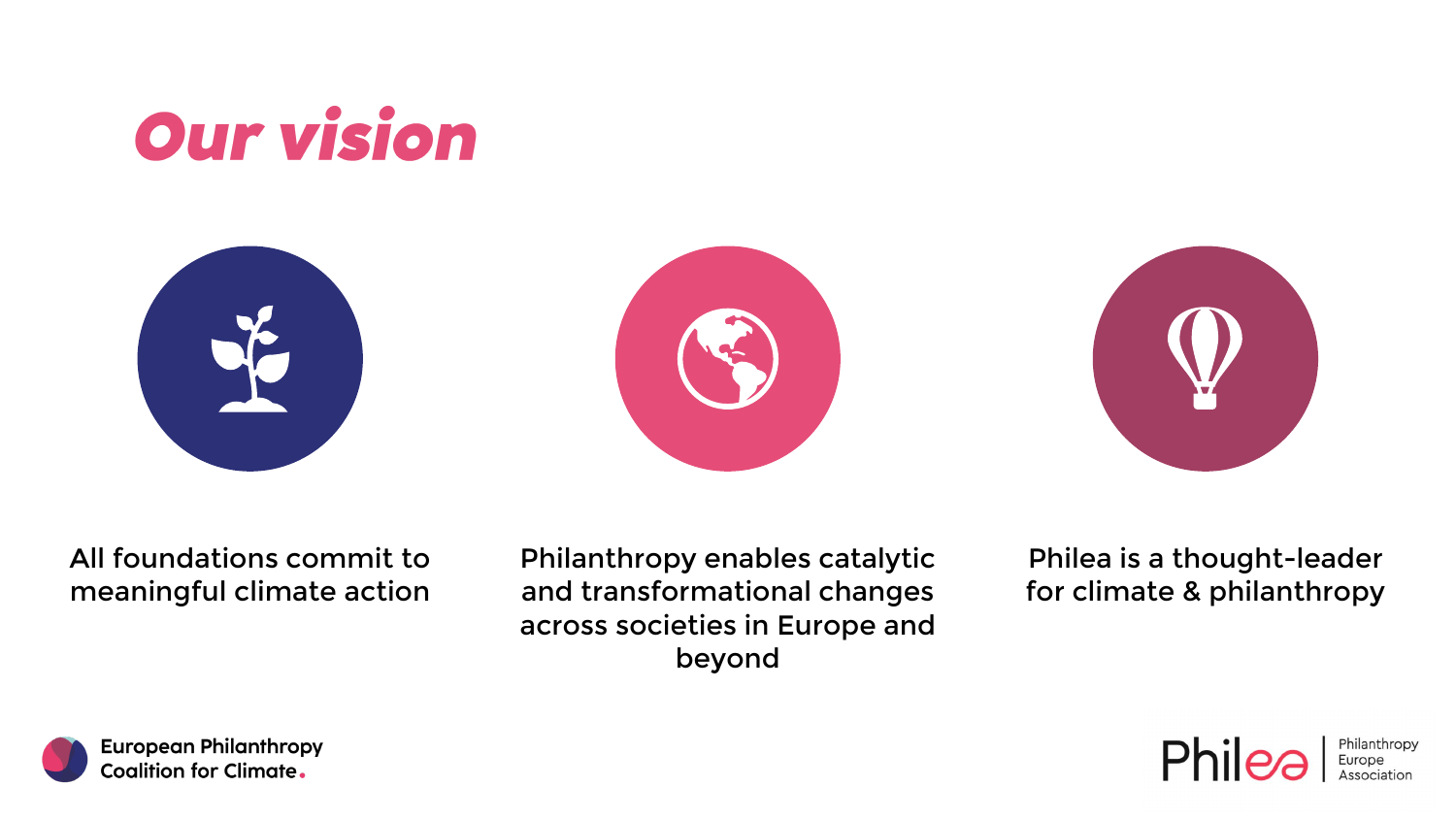AII foundations commit to meaningful climate action

- We communicate the urgency and relevance of climate for foundations of all types.
- We provide a platform for foundations to share why and how they have integrated a climate lens.
- We champion and develop the #PhilanthropyForClimate movement – a framework for foundation climate action
- We support implementation through capacity-building and peer exchange



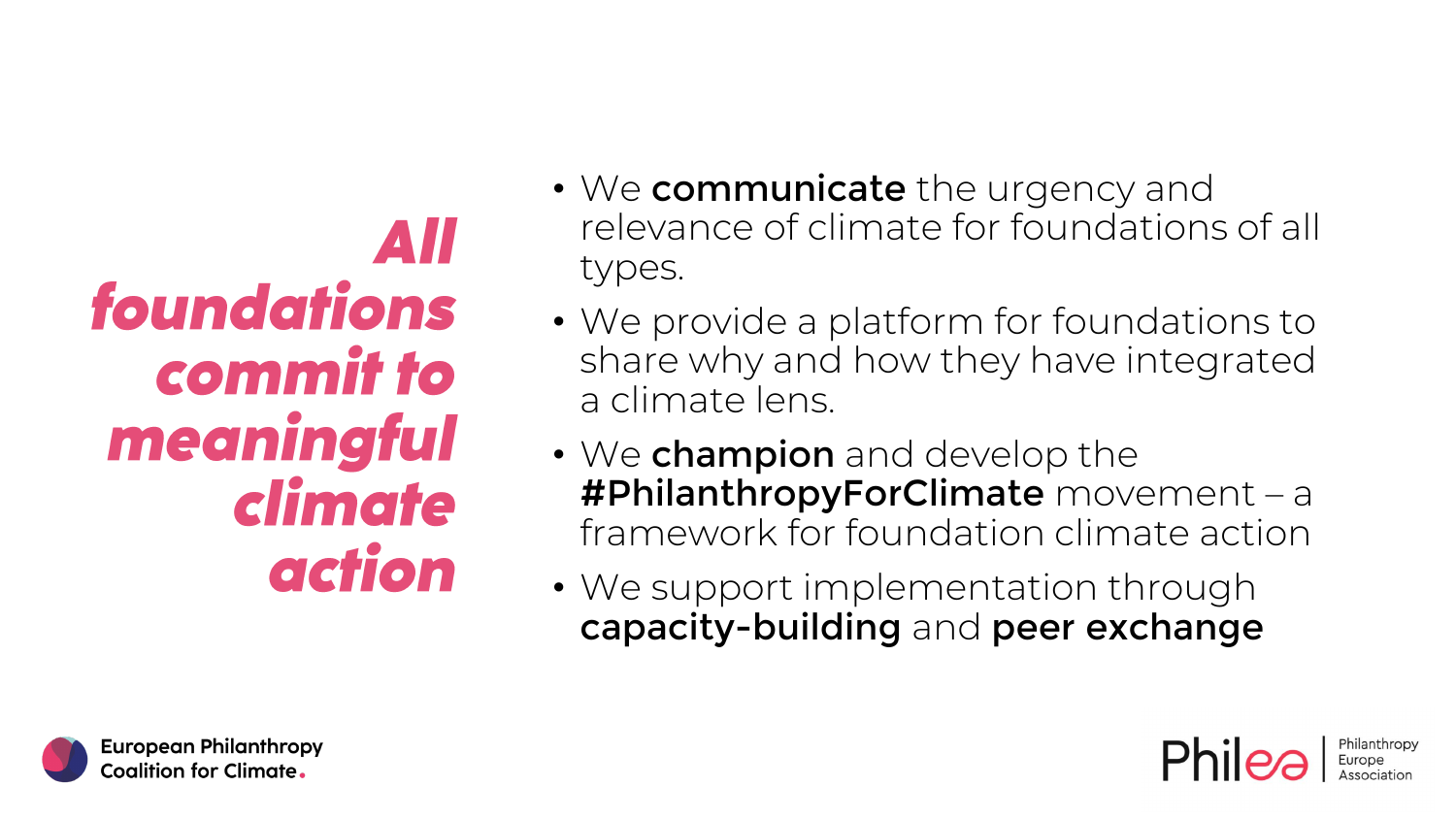- Philanthropy infrastructure organisations (PIOs) are critical mulipliers and accelerators who can strengthen our impact across Europe
- We empower Philea's national association members and the PEXcommunity to encourage and support climate action across the philanthropy ecosystem

**Building** capacities within Philanthropy Infrastructure **Organisations** 



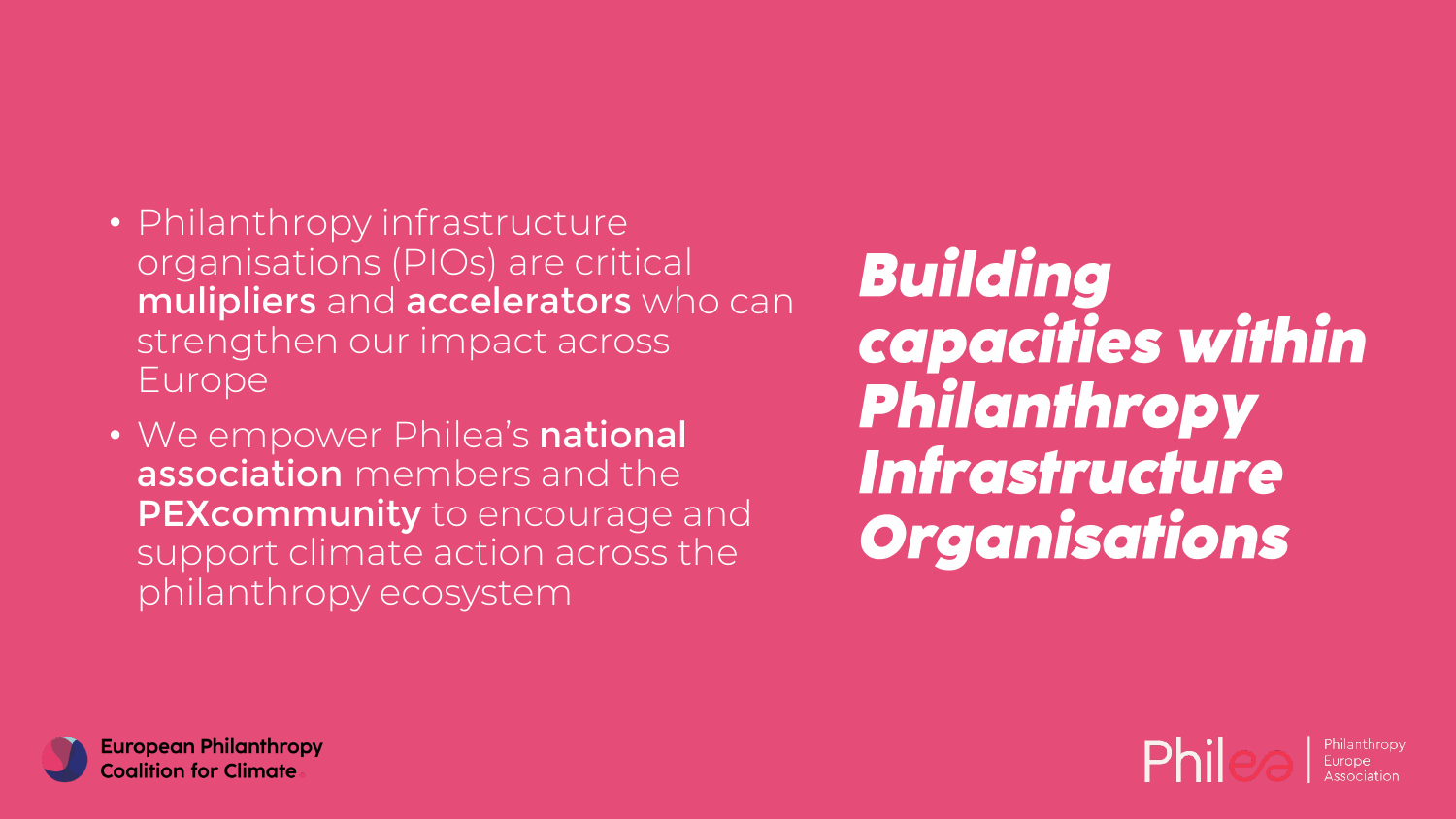**Philanthropy** enables catalytic and transformational changes across societies

- We are building partnerships between the philanthropy sector and **policymakers** on the topic of climate change (e.g. EU climate pact)
- We engage with the philanthropy research community to deepen our impact
- We strengthen our work through collaboration with key partners (e.g. WINGS, WRI, Active Philanthropy)



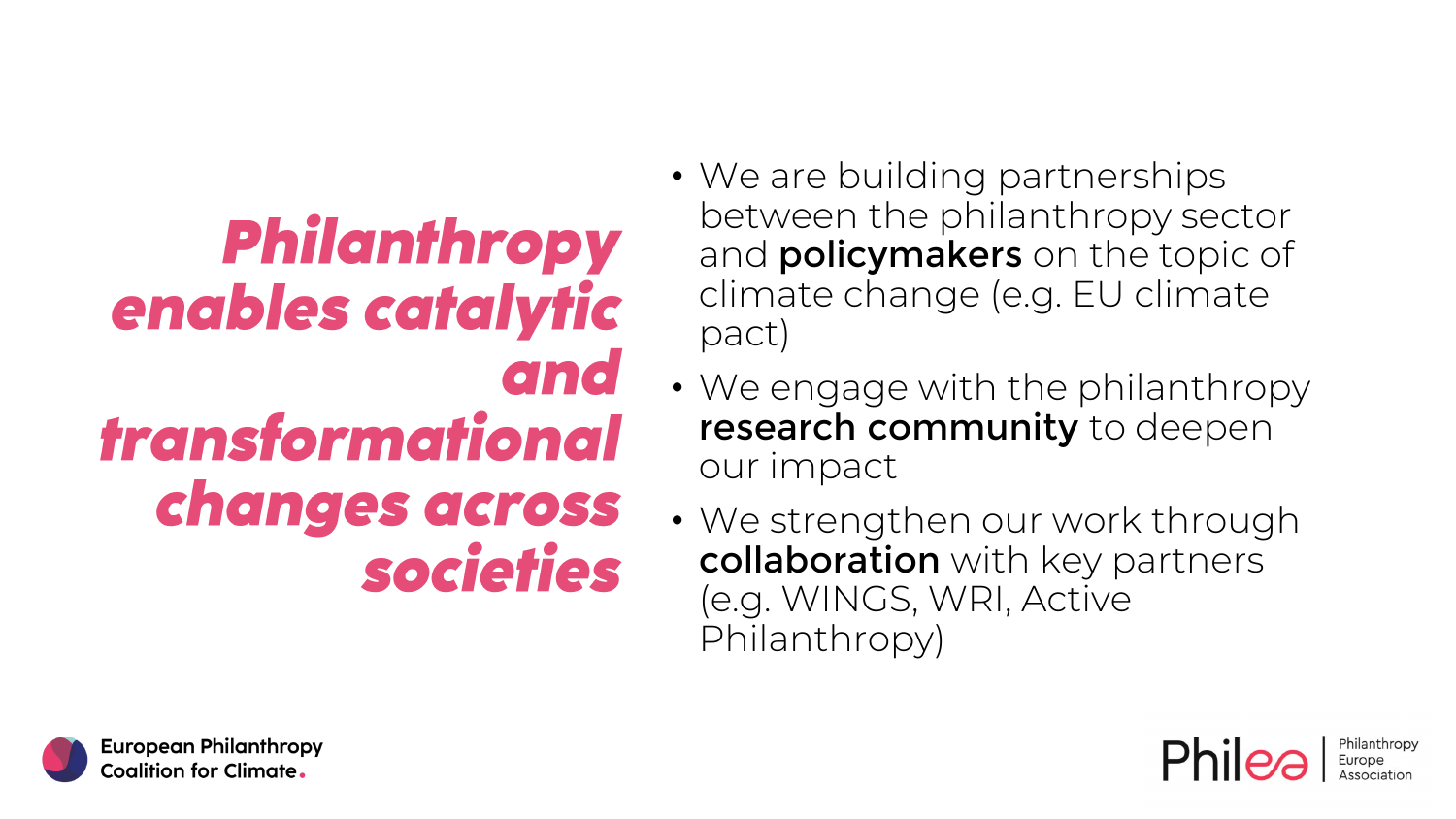## Our network



Philanthropy<br>Europe<br>Association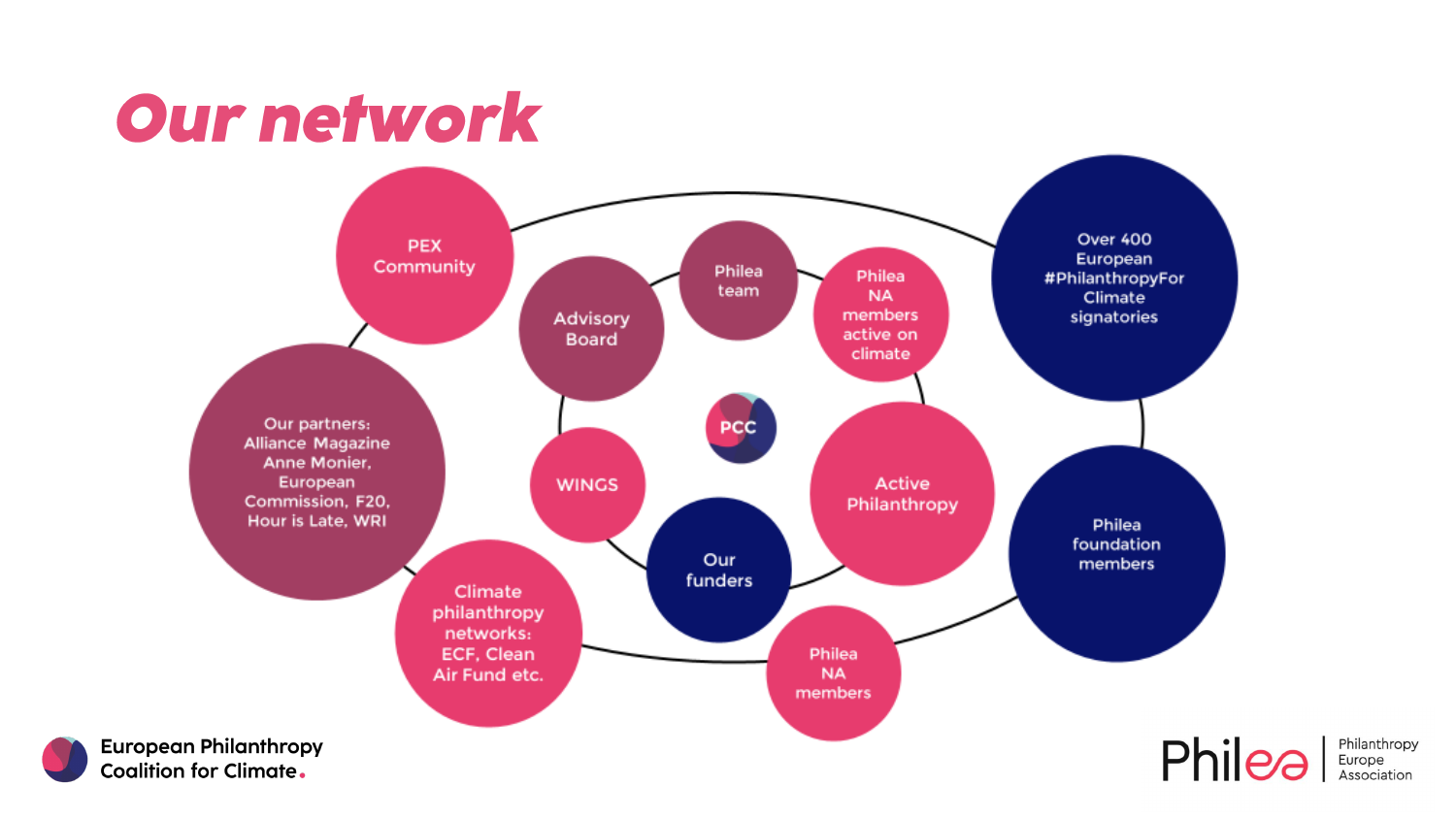# **Our funders and partners**

Initiated & funded by

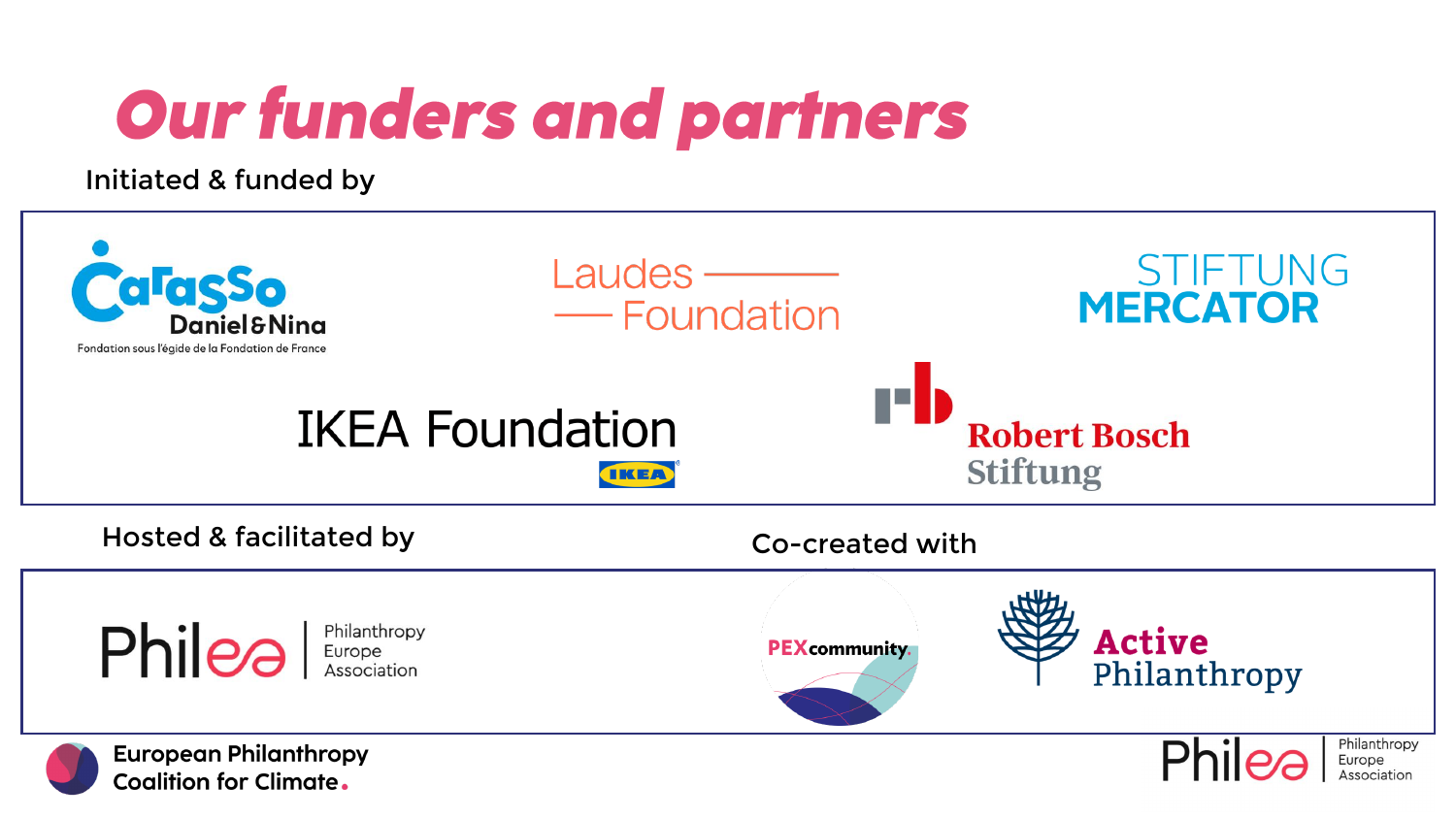